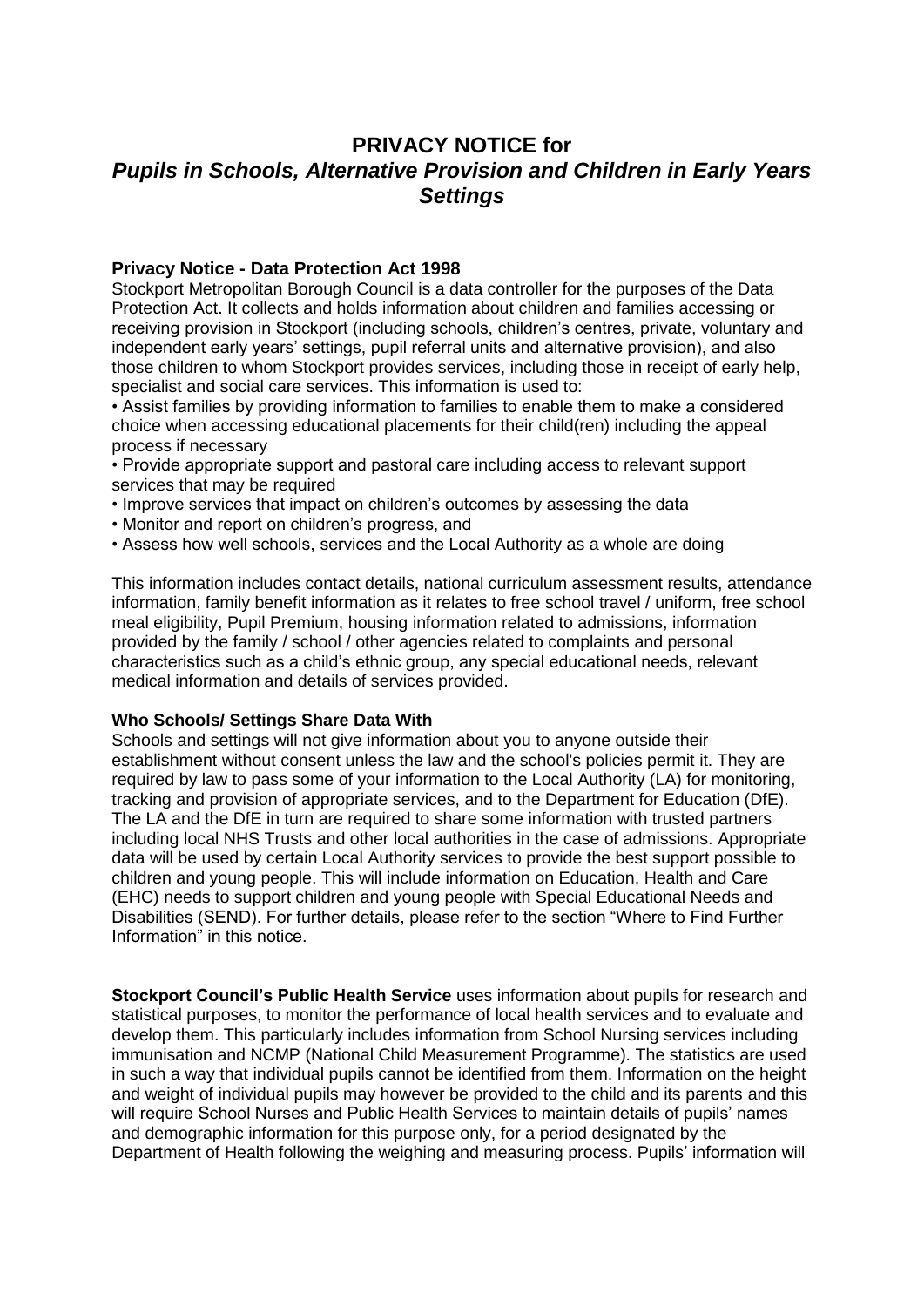be provided by Stockport Council to the School Nurses. Public Health Services may also provide individual schools and LAs with aggregate information on pupils' height and weight.

# **Children in Care and Children in Need**

The Department for Education (DfE) collects information from the Local Authority on individuals who are looked after and on individual children in need. The data collected will vary with each collection but will include personal characteristics and the details of services provided to the individuals involved. The Local Authority will not share information that identifies you, unless:

- you ask us to
- we ask and you give us permission
- we are required to by law or

• we have good reason to believe that not sharing the information would put someone else at risk.

## **Stockport Family**

Stockport Family provides integrated children, young people and family services in Stockport and have dedicated teams that support children and young people who are not participating (or at risk of not participating) in learning. The teams work with children and young people aged 5 to 19 (25 for young people with disabilities). These services include the assessment of any special educational needs and the commissioning of associated provision that the young person may require. Pupil information will be used to ensure we are able to provide the best service possible to young people.

#### **Team Around the School**

The Stockport Family Team Around the School (TAS) is a partnership between schools, Stockport Family and key external agencies that provide support to families. The purpose of the TAS is to respond to and identify early, support needs for children, young people and their families within the school. Schools and key agencies will follow local agreements and Government guidance on information sharing when considering exploring, support available from the TAS. TAS members may include professionals who work within or are linked to the schools to provide specific services.

## **Where to Find Further Information**

DfE may share individual level personal data that we supply to them, with third parties. This will only take place where legislation allows it to do so and it is in compliance with the Data Protection Act 1998.

Decisions on whether DfE releases this personal data to third parties are subject to a robust approval process and are based on a detailed assessment of who is requesting the data, the purpose for which it is required, the level and sensitivity of data requested and the arrangements in place to store and handle the data. To be granted access to pupil level data, requestors must comply with strict terms and conditions covering the confidentiality and handling of data, security arrangements and retention and use of the data. For more information on how this sharing process works, please visit:

https://www.gov.uk/guidance/national-pupil-database-apply-for-a-data-extract